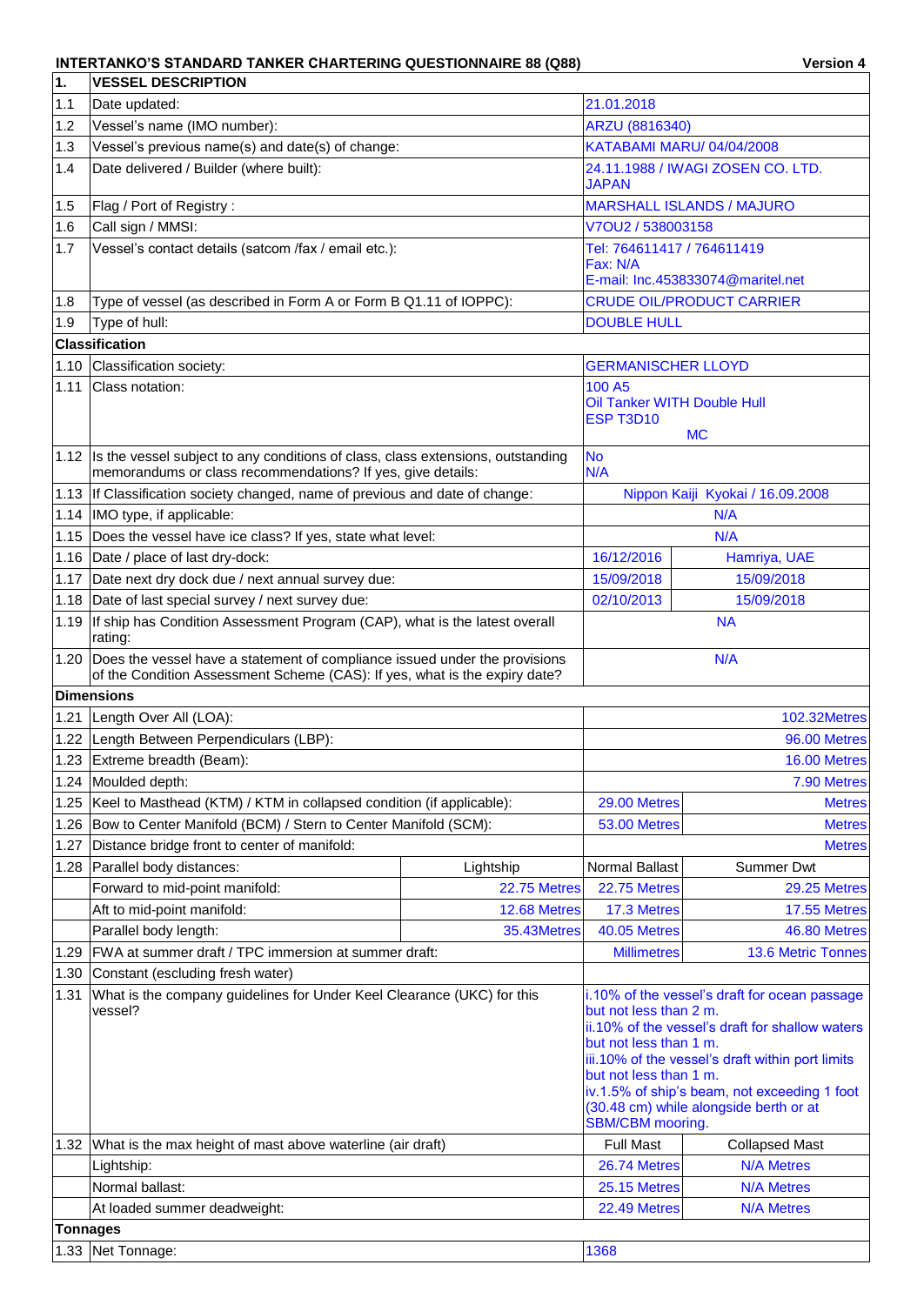|      | 1.34 Gross Tonnage / Reduced Gross Tonnage (if applicable): | 3240                                                                                                                                  |                                                                                                                                     |  |
|------|-------------------------------------------------------------|---------------------------------------------------------------------------------------------------------------------------------------|-------------------------------------------------------------------------------------------------------------------------------------|--|
|      | 1.35 Suez Canal Tonnage - Gross (SCGT) / Net (SCNT):<br>N/A |                                                                                                                                       |                                                                                                                                     |  |
|      | 1.36 Panama Canal Net Tonnage (PCNT):                       |                                                                                                                                       | N/A                                                                                                                                 |  |
|      | Ownership and Operation                                     |                                                                                                                                       |                                                                                                                                     |  |
|      | 1.37 Registered owner - Full style:                         |                                                                                                                                       | IAIDA SHIPMANAGEMENT ICC                                                                                                            |  |
| 1.38 | Technical operator - Full style:                            | ECONAV S.A.<br>6, SKOUZE STREET,<br>18536, PIRAEUS, GREECE<br>TEL: +30 210 4295500<br>FAX: +30 210 4295511<br>Email: econav@econav.co |                                                                                                                                     |  |
| 1.39 | Commercial operator - Full style:                           | U.A.E<br>Tel: +971 9 2281201<br>Fax: +971 9 2281202<br>bunkers@oil-marketing.com                                                      | Oil Marketing & Trading International FZC<br>Suite 14, Fujairah Free Zone, P.O. Box 5170,<br>Email: operations@oil-marketing.com or |  |
| 1.40 | Disponent owner - Full style:                               | N/A                                                                                                                                   |                                                                                                                                     |  |

| $\overline{2}$ . | <b>CERTIFICATION</b>                                                                                                                  | <b>Issued</b> | <b>Last Annual</b><br>or Intermediate | <b>Expires</b> |  |
|------------------|---------------------------------------------------------------------------------------------------------------------------------------|---------------|---------------------------------------|----------------|--|
| 2.1              | Safety Equipment Certificate:                                                                                                         | 16.12.2016    | 11.09.2017                            | 15.09.2018     |  |
| 2.2              | Safety Radio Certificate:                                                                                                             | 03.12.2013    | 11.09.2017                            | 15.09.2018     |  |
| 2.3              | <b>Safety Construction Certificate:</b>                                                                                               | 16.12.2016    | 11.09.2017                            | 15.09.2018     |  |
| 2.4              | Load Line Certificate:                                                                                                                | 03.12.2013    | 11.09.2017                            | 15.09.2018     |  |
| 2.5              | International Oil Pollution Prevention Certificate (IOPPC):                                                                           | 03.12.2013    | 11.09.2017                            | 15.09.2018     |  |
| 2.6              | ISM Safety Management Certificate (SMC):                                                                                              | 02/01/2015    | 21.06.2017                            | 10/12/2019     |  |
| 2.7              | Document of Compliance (DOC):                                                                                                         | 01/03/2017    | 20.11.2017                            | 07/01/2022     |  |
| 2.8              | USCG Certificate of Compliance (COC):                                                                                                 |               |                                       |                |  |
| 2.9              | Civil Liability Convention (CLC)1992 Certificate:                                                                                     | 20.02.2017    |                                       | 20.02.2018     |  |
| 2.10             | Civil Liability for Bunker Oil Pollution Damage Convention Certificate<br>(CLBC):                                                     | 20.02.2017    |                                       | 20.02.2018     |  |
| 2.11             | Ship Sanitation Control (SSCC) / Ship Sanitation Control Exemption<br>(SSCE) Certificate:                                             | 02.08.2017    |                                       | 02.12.2018     |  |
|                  | 2.12 U.S. Certificate of Financial Responsibility (COFR):                                                                             |               |                                       |                |  |
| 2.13             | Certificate of Class:                                                                                                                 | 02.10.2013    | 11.09.2017                            | 15.09.2018     |  |
| 2.14             | International Sewage Pollution Prevention Certificate (ISPPC)                                                                         | 03.12.2015    |                                       | 15.09.2018     |  |
| 2.15             | Certificate of Fitness (Chemicals):                                                                                                   | n/a           |                                       |                |  |
| 2.16             | International Energy Efficiency Certificate (IEEC)                                                                                    | 03.12.2013    |                                       |                |  |
| 2.17             | International Ship Security Certificate (ISSC):                                                                                       | 02.01.2015    | 21.06.2017                            | 10.12.2019     |  |
| 2.18             | International Air Pollution Prevention Certificate (IAPP):                                                                            | 03.12.2013    | 11.09.2017                            | 15.09.2018     |  |
| 2.19             | Maritime Labour Certificate (MLC) :                                                                                                   | 25.08.2017    |                                       | 10.12.2019     |  |
|                  | <b>DOCUMENTATION</b>                                                                                                                  |               |                                       |                |  |
| 2.20             | Owner warrant that vessel is member of ITOPF and will remain so<br>for the entire duration of this voyage/contract:                   |               | Yes                                   |                |  |
| 2.21             | Does vessel have in place a Drug and Alcohol Policy complying with<br>OCIMF guidelines for Control of Drugs and Alcohol Onboard Ship? | <b>Yes</b>    |                                       |                |  |
|                  | 2.22 Is the ITF Special Agreement on board (if applicable)?                                                                           |               | N/A                                   |                |  |
|                  | 2.23 ITF Blue Card expiry date:                                                                                                       |               | N/A                                   |                |  |

| l3.             | <b>CREW MANAGEMENT</b>                       |                                  |
|-----------------|----------------------------------------------|----------------------------------|
| $\mathsf{I}3.1$ | Nationality of Master:                       | <b>Greek</b>                     |
| 3.2             | Number and Nationality of Officers:          | Sri Lankan, Filipino, Indonesian |
| 3.3             | Number and Nationality of Crew:              | 13<br>Filipino, Sri Lankan       |
| 3.4             | What is the common working language onboard: | <b>English</b>                   |
| 3.5             | Do officers speak and understand English:    | Yes                              |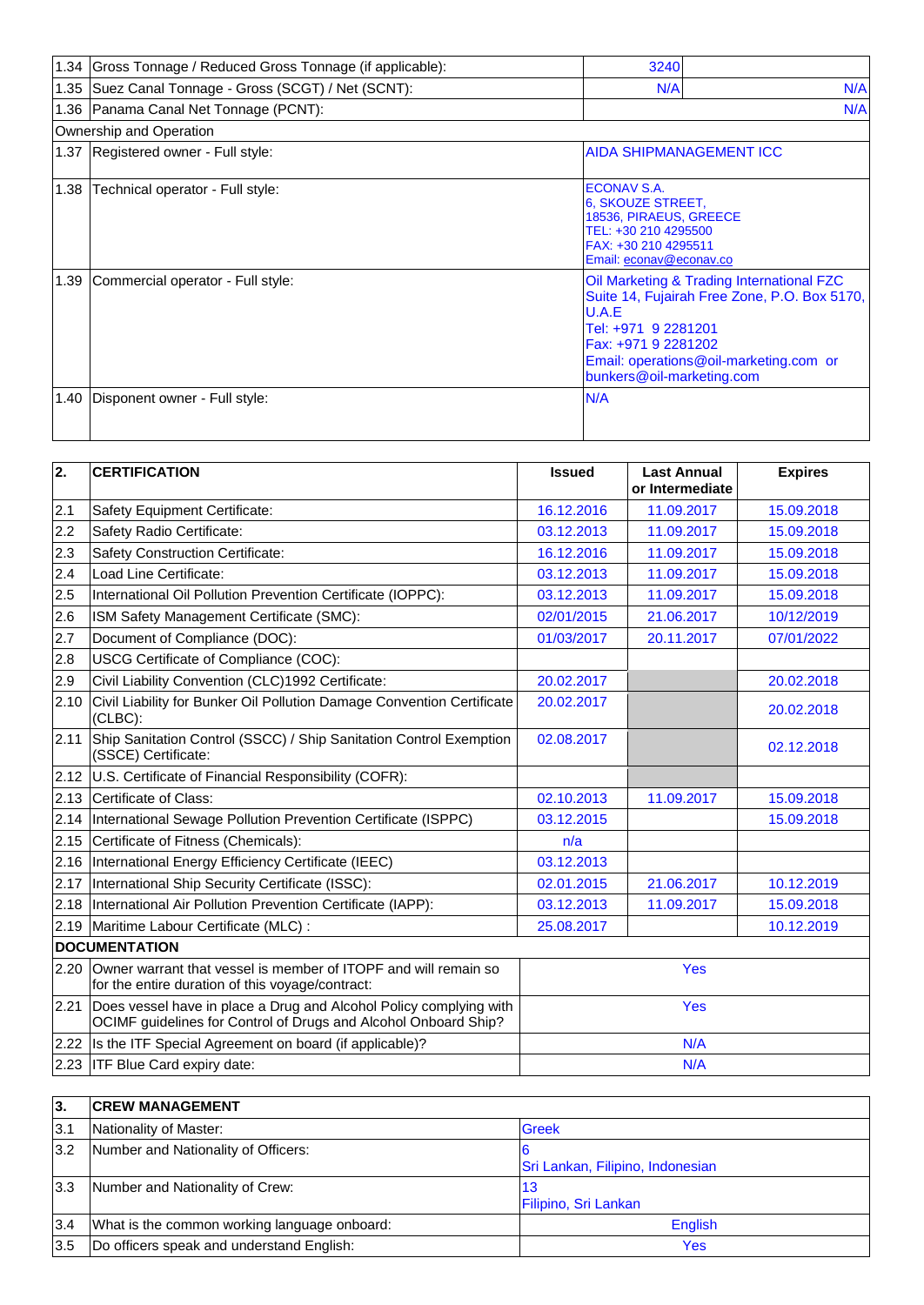| 3.6 | If Officers/Crew employed by a Manning Agency - Full style: | <b>CROSSWORLD MARINE</b><br>V.A. RUFINO STREET 110 7TH FLOOR STAGE<br>HOUSE, LAGASPI VILLAGE, MAKATI CITY,<br><b>PHILIPPINES</b><br>TEL: +6327505268/FAX:+6328927242<br>E-MAIL: info@crossworldmarine.com |
|-----|-------------------------------------------------------------|-----------------------------------------------------------------------------------------------------------------------------------------------------------------------------------------------------------|
|     |                                                             | <b>ITHALINA SHIPPING CO LTD</b><br><b>NO 46-3/1, HOSPITAL STR</b><br>COLOMBO-01, SRI LANKA                                                                                                                |
|     |                                                             | <b>ABM &amp; CIRCLE NAVIGATION</b><br><b>ADICIPITA BANGUIN MANDIRI, PT</b><br>LINGGA DARMA BUILDING,<br>JI. WARUNG BUNCIT RAYA NO. 17,<br><b>JAKARTA SELATAN 12550</b><br><b>INDONESIA</b>                |

| 14.  | <b>IFOR USA CALLS</b>                                                                                                                       |     |
|------|---------------------------------------------------------------------------------------------------------------------------------------------|-----|
| 4.1  | Has the vessel Operator submitted a Vessel Spill Response Plan to<br>the US Coast Guard which has been approved by official USCG<br>letter: | N/A |
| 4.2  | Qualified individual (QI) - Full style:                                                                                                     | N/A |
| l4.3 | Oil Spill Response Organization (OSRO) - Full style:                                                                                        | N/A |

| 5.   | <b>CARGO AND BALLAST HANDLING</b>                                                                                                   |              |              |                                                                                                                           |                          |  |  |
|------|-------------------------------------------------------------------------------------------------------------------------------------|--------------|--------------|---------------------------------------------------------------------------------------------------------------------------|--------------------------|--|--|
|      | <b>Double Hull Vessels</b>                                                                                                          |              |              |                                                                                                                           |                          |  |  |
| 5.1  | Is vessel fitted with centerline bulkhead in all cargo tanks? If Yes,<br>solid or perforated:                                       |              |              | Yes, Solid                                                                                                                |                          |  |  |
|      | <b>Loadline Information</b>                                                                                                         |              |              |                                                                                                                           |                          |  |  |
|      | Loadline                                                                                                                            | Freeboard    | Draft        | Deadweight                                                                                                                | Displacement             |  |  |
|      | Summer:                                                                                                                             | 1.400 Metres | 6.510 Metres | 5355 MT                                                                                                                   | 7482 MT                  |  |  |
|      | Winter:                                                                                                                             | 1.530 Metres | 6.370 Metres | 5198 MT                                                                                                                   | 7324 MT                  |  |  |
|      | Tropical:                                                                                                                           | 1.250 Metres | 6.650 Metres | 5600 MT                                                                                                                   | 7726 MT                  |  |  |
|      | Lightship:                                                                                                                          | 5.640 Metres | 2.260 Metres |                                                                                                                           | <b>2128 MT</b>           |  |  |
|      | <b>Normal Ballast</b><br>Condition:                                                                                                 | 4.050 Metres | 3.850 Metres | 4063 MT                                                                                                                   | <b>1937 MT</b>           |  |  |
| 5.3  | Does vessel have multiple SDWT? If yes, what is the maximum<br>assigned deadweight?                                                 |              |              | No / NA                                                                                                                   |                          |  |  |
|      | <b>Cargo Tank Capacities</b>                                                                                                        |              |              |                                                                                                                           |                          |  |  |
| 5.4  | Number of cargo tanks and total cubic capacity (98%):                                                                               |              |              | 10 <sup>1</sup>                                                                                                           | 4.768,25 $m3$            |  |  |
| 5.5  | Capacity (98%) of each natural segregation with double valve<br>(specify tanks):                                                    |              |              | 1P 325.54 / 1S 325.61<br>2P 393.18 / 2S 390.86<br>3P 582.26 / 3S 584.32<br>4P 582.26 / 4S 581.50<br>5P 501.88 / 5S 500.84 |                          |  |  |
| 5.6  | Number of Slop tank(s) capacity (98%):                                                                                              |              |              | $\overline{2}$                                                                                                            | <b>127.64 Cu. Metres</b> |  |  |
| 5.7  | Specify segregations which slops tanks belong to and their capacity<br>with double valve:                                           |              |              | $SLOP$ P = 63.82m3 SLOP S = 63.82m3                                                                                       |                          |  |  |
| 5.8  | Residual/Retention oil tank(s) capacity (98%), if applicable:                                                                       |              |              | 11.46 Cu. Metres                                                                                                          |                          |  |  |
| 5.9  | Does vessel have Segregated Ballast Tanks (SBT) or Clean Ballast<br>Tanks (CBT):                                                    |              |              | <b>SBT</b>                                                                                                                |                          |  |  |
|      | <b>SBT Vessels</b>                                                                                                                  |              |              |                                                                                                                           |                          |  |  |
| 5.10 | What is total SBT capacity and percentage of SDWT vessel can<br>maintain?                                                           |              |              | 1317.58 Cu.<br><b>Metres</b>                                                                                              | 29 %                     |  |  |
| 5.11 | Does vessel meet the requirements of MARPOL Annex I Reg 18.2:                                                                       |              |              | <b>YES</b>                                                                                                                |                          |  |  |
|      | <b>Cargo Handling &amp; Pumping Systems</b>                                                                                         |              |              |                                                                                                                           |                          |  |  |
|      | 5.12 How many grades/products can vessel load/discharge with double<br>valve segregation:                                           |              |              | $\overline{2}$                                                                                                            |                          |  |  |
|      | 5.13 Are there any cargo tank filling restrictions.<br>If yes, specify number of slack tanks, max s.g., ullage restrictions<br>etc∴ |              |              |                                                                                                                           | <b>No</b>                |  |  |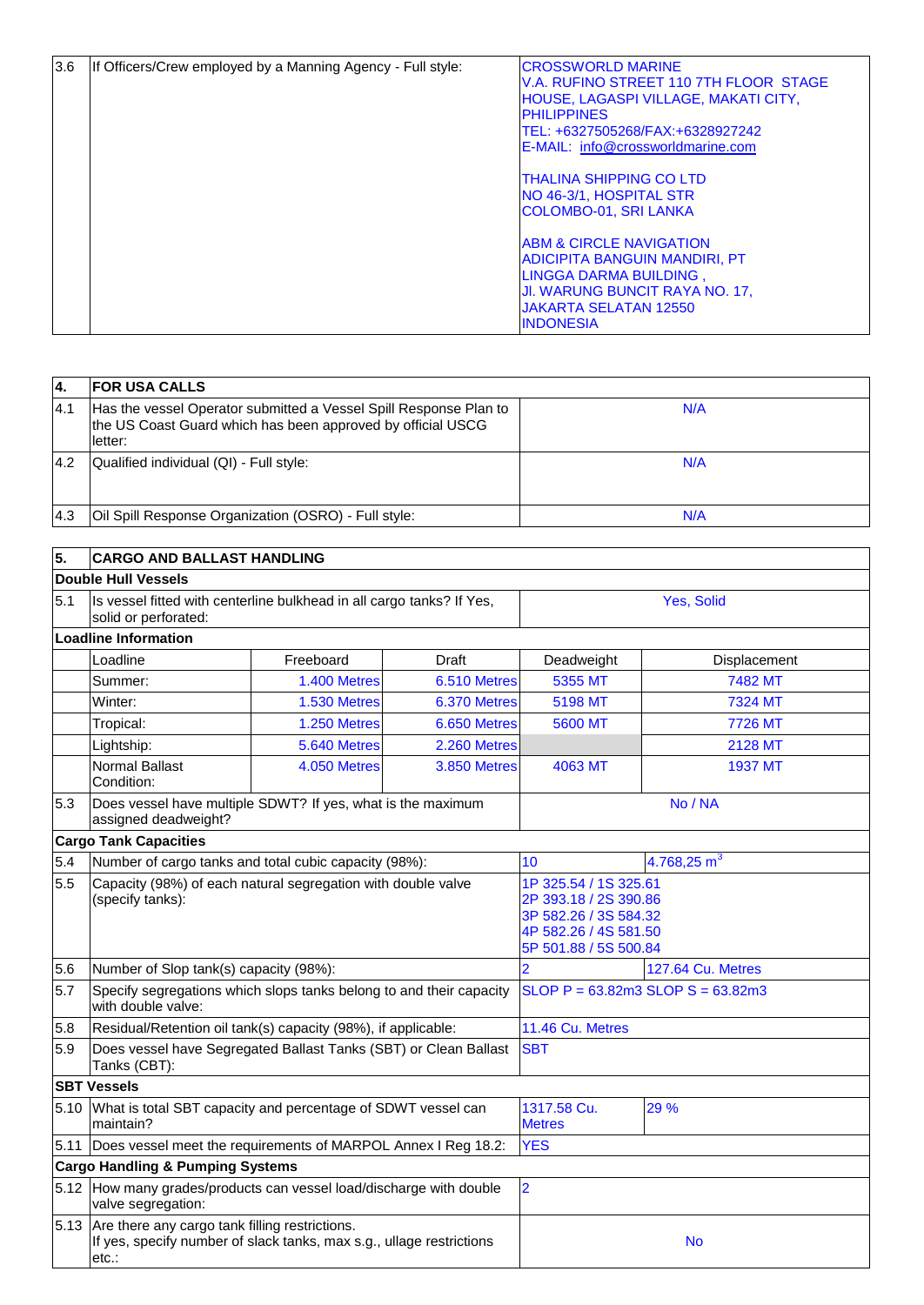|                | 5.14 Pumps:                                                                                                                             | No.          | <b>Type</b>           |                      | Capacity                                                                                                                       | At what Head (sg=1.0)   |  |
|----------------|-----------------------------------------------------------------------------------------------------------------------------------------|--------------|-----------------------|----------------------|--------------------------------------------------------------------------------------------------------------------------------|-------------------------|--|
|                | Cargo pumps:                                                                                                                            | 3            | <b>SCREW</b>          |                      | $1000 \text{ m}^3/\text{Hr}$                                                                                                   |                         |  |
|                | Cargo Eductors:                                                                                                                         | $\mathbf{0}$ |                       |                      | $m^3$ /Hr                                                                                                                      |                         |  |
|                | Stripping:                                                                                                                              | 1            | <b>SCREW</b>          |                      | 400 $m^3$ /Hr                                                                                                                  |                         |  |
|                | <b>Ballast Pumps:</b>                                                                                                                   | 1            | <b>Electric motor</b> |                      | 500 $m^3$ /Hr                                                                                                                  |                         |  |
|                | <b>Ballast Eductors:</b>                                                                                                                |              | N/A                   |                      | N/A                                                                                                                            |                         |  |
| 5.15           | Maximum loading rate for homogenous cargo per manifold<br>connection:                                                                   |              |                       |                      | 1500 Metres/Hour                                                                                                               |                         |  |
|                | 5.16 Maximum loading rate for homogenous cargo loaded simultaneously 3000 Metres/Hour<br>through all manifolds:                         |              |                       |                      |                                                                                                                                |                         |  |
|                | 5.17 How many cargo pumps can be run simultaneously at full capacity:                                                                   |              |                       |                      |                                                                                                                                | $\overline{2}$          |  |
|                | <b>Cargo Control Room</b>                                                                                                               |              |                       |                      |                                                                                                                                |                         |  |
|                | 5.18 Is ship fitted with a Cargo Control Room (CCR):                                                                                    |              |                       |                      |                                                                                                                                | <b>Yes</b>              |  |
|                | 5.19 Can tank innage / ullage be read from the CCR:                                                                                     |              |                       |                      |                                                                                                                                | Yes                     |  |
|                | <b>Gauging and Sampling</b>                                                                                                             |              |                       |                      |                                                                                                                                |                         |  |
| 5.20           | Can cargo be transferred under closed loading conditions in<br>accordance with ISGOTT 11.1.6.6?                                         |              |                       |                      |                                                                                                                                | <b>Yes</b>              |  |
| 5.21           | What type of fixed closed tank gauging system is fitted:                                                                                |              |                       |                      |                                                                                                                                | <b>Floating / MMC</b>   |  |
| 5.22           | Number of portable gauging units (example- MMC) on board:                                                                               |              |                       |                      |                                                                                                                                | 3                       |  |
|                | 5.23 Are overfill (high) alarms fitted? If Yes, indicate whether to all tanks<br>or partial:                                            |              |                       |                      |                                                                                                                                | <b>YES, ALL TANKS</b>   |  |
|                | 5.24 Are cargo tanks fitted with multipoint gauging? If yes, specify type<br>and locations:                                             |              |                       |                      |                                                                                                                                | <b>YES, ALL TANKS</b>   |  |
|                | 5.25  Is gauging system certified and calibrated? If no, specify which ones<br>are not calibrated:                                      |              |                       |                      |                                                                                                                                | <b>YES</b>              |  |
|                | <b>Vapor Emission Control System (VECS)</b>                                                                                             |              |                       |                      |                                                                                                                                |                         |  |
|                | 5.26 Is a Vapour Emission Control System (VECS) fitted?                                                                                 |              |                       |                      |                                                                                                                                | <b>YES</b>              |  |
| 5.27           | Number/size of VECS manifolds (per side):                                                                                               |              |                       |                      | 1                                                                                                                              | <b>200 Millimetres</b>  |  |
|                | 5.28 Number / size / type of VECS reducers:                                                                                             |              |                       |                      | 1                                                                                                                              | <b>200 Millimetres</b>  |  |
| Venting        |                                                                                                                                         |              |                       |                      |                                                                                                                                |                         |  |
|                | 5.29 State what type of venting system is fitted:                                                                                       |              |                       |                      | <b>MAST RISERS/</b><br><b>HIGH VELOCITY PV VALVES</b>                                                                          |                         |  |
|                | <b>Cargo Manifolds and Reducers</b>                                                                                                     |              |                       |                      |                                                                                                                                |                         |  |
|                | 5.30 Does vessel comply with the latest edition of the OCIMF<br>'Recommendations for Oil Tanker Manifolds and Associated<br>Equipment': |              |                       |                      | <b>Yes</b>                                                                                                                     |                         |  |
| 5.31           | Total number /size of cargo connections on side:                                                                                        |              |                       |                      |                                                                                                                                | 2/12"                   |  |
| 5.32           | What type of valves are fitted at manifold:                                                                                             |              |                       |                      |                                                                                                                                | <b>BUTTER FLY VALVE</b> |  |
| 5.33           | What is the material / rating of the manifold:                                                                                          |              |                       |                      | <b>MILD STEEL</b>                                                                                                              |                         |  |
| 5.34           | Does the vessel have a Common Line Manifold connection? If yes,<br>describe:                                                            |              |                       |                      |                                                                                                                                |                         |  |
| 5.35           | Distance between cargo manifold centers:                                                                                                |              |                       |                      |                                                                                                                                | <b>1800 Millimetres</b> |  |
| 5.36           | Distance ships rail to manifold:                                                                                                        |              |                       |                      | 2975 Millimetres                                                                                                               |                         |  |
| 5.37           | Distance manifold to ships side:                                                                                                        |              |                       |                      | <b>Millimetres</b>                                                                                                             |                         |  |
| 5.38           | Top of rail to center of manifold:                                                                                                      |              |                       |                      |                                                                                                                                | <b>Millimetres</b>      |  |
| 5.39           | Distance main deck to center of manifold:                                                                                               |              |                       |                      |                                                                                                                                | <b>1020 Millimetres</b> |  |
| 5.40           | Spill tank grating to center of manifold:                                                                                               |              |                       |                      |                                                                                                                                | N/A                     |  |
| 5.41           | Manifold height above the waterline in normal ballast / at SDWT<br>condition:                                                           |              |                       |                      | 5.0 Metres                                                                                                                     | 2.4 Metres              |  |
|                | 5.42 Number / size / type of reducers:                                                                                                  |              |                       |                      | 3x 150/150 Millimetres<br>2x 150/200 Millimetres<br>2x 150/250 Millimetres<br>3x 150/100 Millimetres<br>1x 200/200 Millimetres |                         |  |
|                | 5.43 Is vessel fitted with a stern manifold? If yes, state size:                                                                        |              |                       |                      | <b>NO</b>                                                                                                                      |                         |  |
| <b>Heating</b> |                                                                                                                                         |              |                       |                      |                                                                                                                                |                         |  |
|                | 5.44 Cargo / slop tanks fitted with a cargo heating<br>system?                                                                          |              |                       | <b>Type</b>          | Coiled                                                                                                                         | Material                |  |
|                | Cargo tanks:                                                                                                                            |              |                       | <b>Heating coils</b> | <b>Yes</b>                                                                                                                     | <b>SS</b>               |  |
|                | Slop Tanks:                                                                                                                             |              |                       | <b>Heating coils</b> | Yes                                                                                                                            | <b>SS</b>               |  |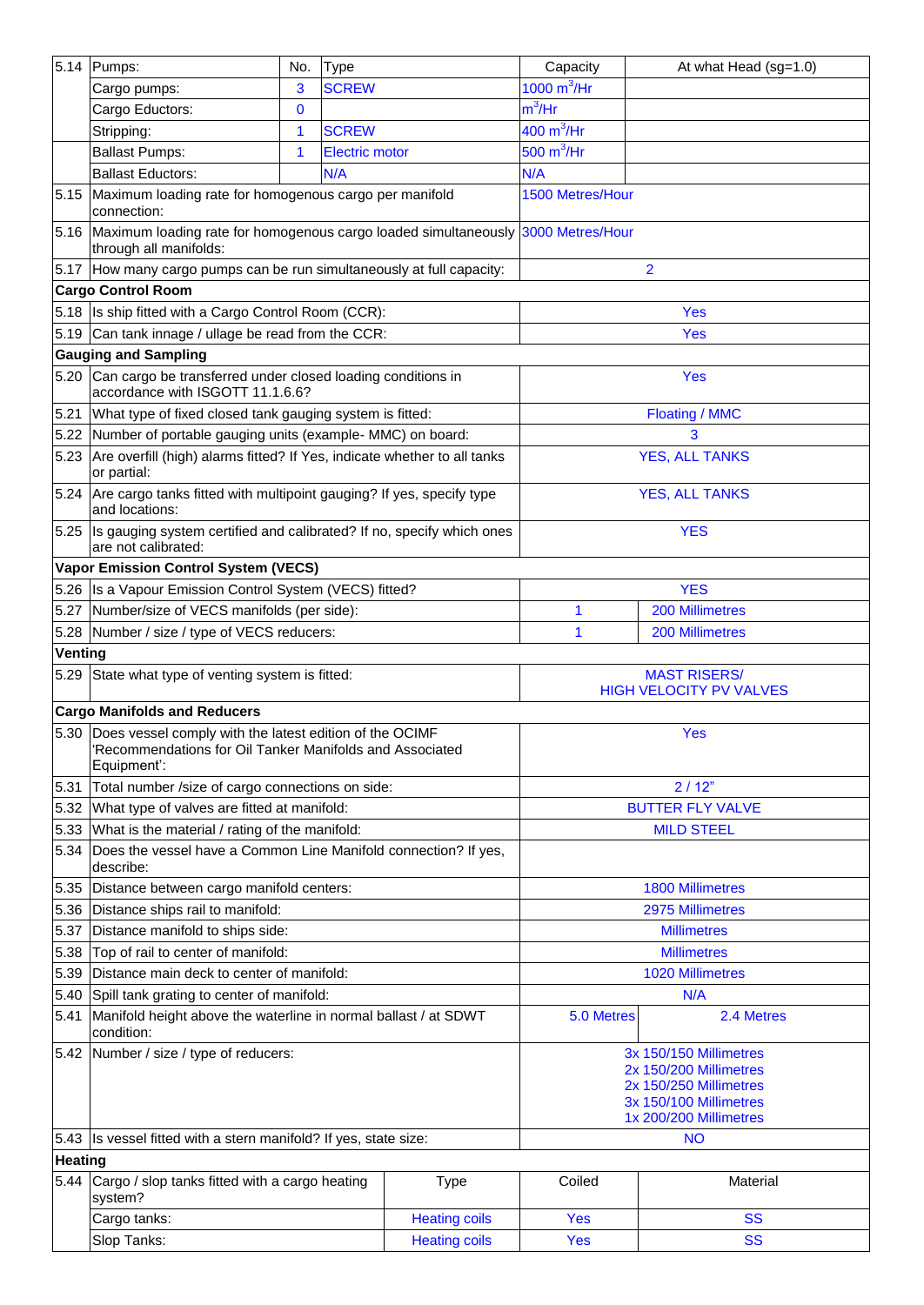| 5.45 Maximum temperature cargo can be loaded/maintained: |            | 70.0 °C        | $70^{\circ}$ C                |                    |  |  |
|----------------------------------------------------------|------------|----------------|-------------------------------|--------------------|--|--|
| 5.46 Minimum temperature cargo can be loaded/maintained: |            |                | <b>HFO 35.0 °C</b>            | <b>HFO 35.0 °C</b> |  |  |
| <b>Coating / Anodes</b>                                  |            |                |                               |                    |  |  |
| 5.47 Are cargo, ballast and slop tanks<br>coated?        | Coated     | To What Extent | Anodes                        |                    |  |  |
| Cargo tanks:                                             | <b>Yes</b> | Epoxy          | 1.5 Meter from<br><b>Deck</b> | <b>No</b>          |  |  |
| Ballast tanks:                                           | <b>Yes</b> | Epoxy          | <b>Whole Tank</b>             | Yes                |  |  |
| Slop tanks:                                              | <b>Yes</b> | Epoxy          | 1.5 Meter from<br><b>Deck</b> | <b>No</b>          |  |  |

| 6   | <b>INERT GAS AND CRUDE OIL WASHING</b>                                       |     |
|-----|------------------------------------------------------------------------------|-----|
| 6.1 | Is a Crude Oil Washing (COW) installation fitted / operational:              | N/A |
|     | 6.2 Is an Inert Gas System (IGS) fitted:                                     | N/A |
|     | 6.3   Is IGS supplied by flue gas, inert gas (IG) generator and/or nitrogen: | N/A |

| 7.   | <b>MOORING</b>                                                                             |                         |                       |                         |                         |                          |
|------|--------------------------------------------------------------------------------------------|-------------------------|-----------------------|-------------------------|-------------------------|--------------------------|
| 7.1  | Mooring wires (on<br>drums)                                                                | No.                     | Diameter              | Material                | Length                  | <b>Breaking Strength</b> |
|      | Forecastle:                                                                                |                         |                       |                         |                         |                          |
|      | Main deck fwd:                                                                             |                         |                       |                         |                         |                          |
|      | Main deck aft:                                                                             |                         |                       |                         |                         |                          |
|      | Poop deck:                                                                                 |                         |                       |                         |                         |                          |
| 7.2  | Wire tails                                                                                 | No.                     | Diameter              | Material                | Length                  | <b>Breaking Strength</b> |
|      | Forecastle:                                                                                |                         |                       |                         |                         |                          |
|      | Main deck fwd:                                                                             |                         |                       |                         |                         |                          |
|      | Main deck aft:                                                                             |                         |                       |                         |                         |                          |
|      | Poop deck:                                                                                 |                         |                       |                         |                         |                          |
| 7.3  | Mooring ropes (on<br>drums)                                                                | No.                     | Diameter              | Material                | Length                  | <b>Breaking Strength</b> |
|      | Forecastle:                                                                                | 4                       | <b>55 Millimetres</b> | <b>MIXED</b>            | 220 Metres              | <b>45 Metric Tonnes</b>  |
|      | Main deck fwd:                                                                             | N/A                     | <b>Millimetres</b>    |                         | <b>Metres</b>           |                          |
|      | Main deck aft:                                                                             | N/A                     | <b>Millimetres</b>    |                         | <b>Metres</b>           | <b>Metric Tonnes</b>     |
|      | Poop deck:                                                                                 | $\overline{\mathbf{4}}$ | <b>55 Millimetres</b> | <b>MIXED</b>            | 220 Metres              | <b>45 Metric Tonnes</b>  |
| 7.4  | Other mooring lines                                                                        | No.                     | <b>Diameter</b>       | Material                | Length                  | <b>Breaking Strength</b> |
|      | Forecastle:                                                                                |                         | <b>Millimetres</b>    |                         | <b>Metres</b>           | <b>Metric Tonnes</b>     |
|      | Main deck fwd:                                                                             |                         | <b>Millimetres</b>    |                         | <b>Metres</b>           | <b>Metric Tonnes</b>     |
|      | Main deck aft:                                                                             |                         | <b>Millimetres</b>    |                         | <b>Metres</b>           | <b>Metric Tonnes</b>     |
|      | Poop deck:                                                                                 |                         | <b>Millimetres</b>    |                         | <b>Metres</b>           | <b>Metric Tonnes</b>     |
| 7.5  | Winches                                                                                    | No.                     | Number of Drums       | Motive Power            | <b>Brake Capacity</b>   | Type of Brake            |
|      | Forecastle:                                                                                | $\overline{2}$          | <b>Double Drums</b>   | <b>Hydraulic</b>        | <b>43 Metric Tonnes</b> | manual                   |
|      | Main deck fwd:                                                                             |                         |                       |                         |                         |                          |
|      | Main deck aft:                                                                             |                         |                       |                         |                         |                          |
|      | Poop deck:                                                                                 | $\overline{2}$          | <b>Double Drums</b>   | <b>Hydraulic</b>        | <b>43 Metric Tonnes</b> | manua                    |
| 7.6  | Bitts, closed chocks /<br>fairleads                                                        |                         | No. Bitts             | <b>SWL Bitts</b>        | No. Closed<br>Chocks    | <b>SWL Closed Chocks</b> |
|      | Forecastle:                                                                                |                         | $\overline{4}$        | <b>40 Metric Tonnes</b> | 6pcs                    | <b>28 Metric Tonnes</b>  |
|      | Main deck fwd:                                                                             |                         |                       |                         |                         |                          |
|      | Main deck aft:                                                                             |                         |                       |                         |                         |                          |
|      | Poop deck:                                                                                 |                         | 4                     | <b>40 Metric Tonnes</b> | 4 <sub>pcs</sub>        | <b>28 Metric Tonnes</b>  |
|      | <b>Anchors / Emergency Towing System</b>                                                   |                         |                       |                         |                         |                          |
| 7.7  | Number of shackles on port / starboard cable:                                              |                         |                       |                         |                         | 8/8                      |
| 7.8  | Type / SWL of Emergency Towing system forward:                                             |                         |                       |                         | N/A                     | <b>Metric Tonnes</b>     |
| 7.9  | Type / SWL of Emergency Towing system aft:                                                 |                         |                       |                         |                         | <b>Metric Tonnes</b>     |
|      | <b>Escort Tug</b>                                                                          |                         |                       |                         |                         |                          |
| 7.10 | What is size / SWL and size of closed chock and/or fairleads of<br>enclosed type on stern: |                         |                       |                         | N/A                     |                          |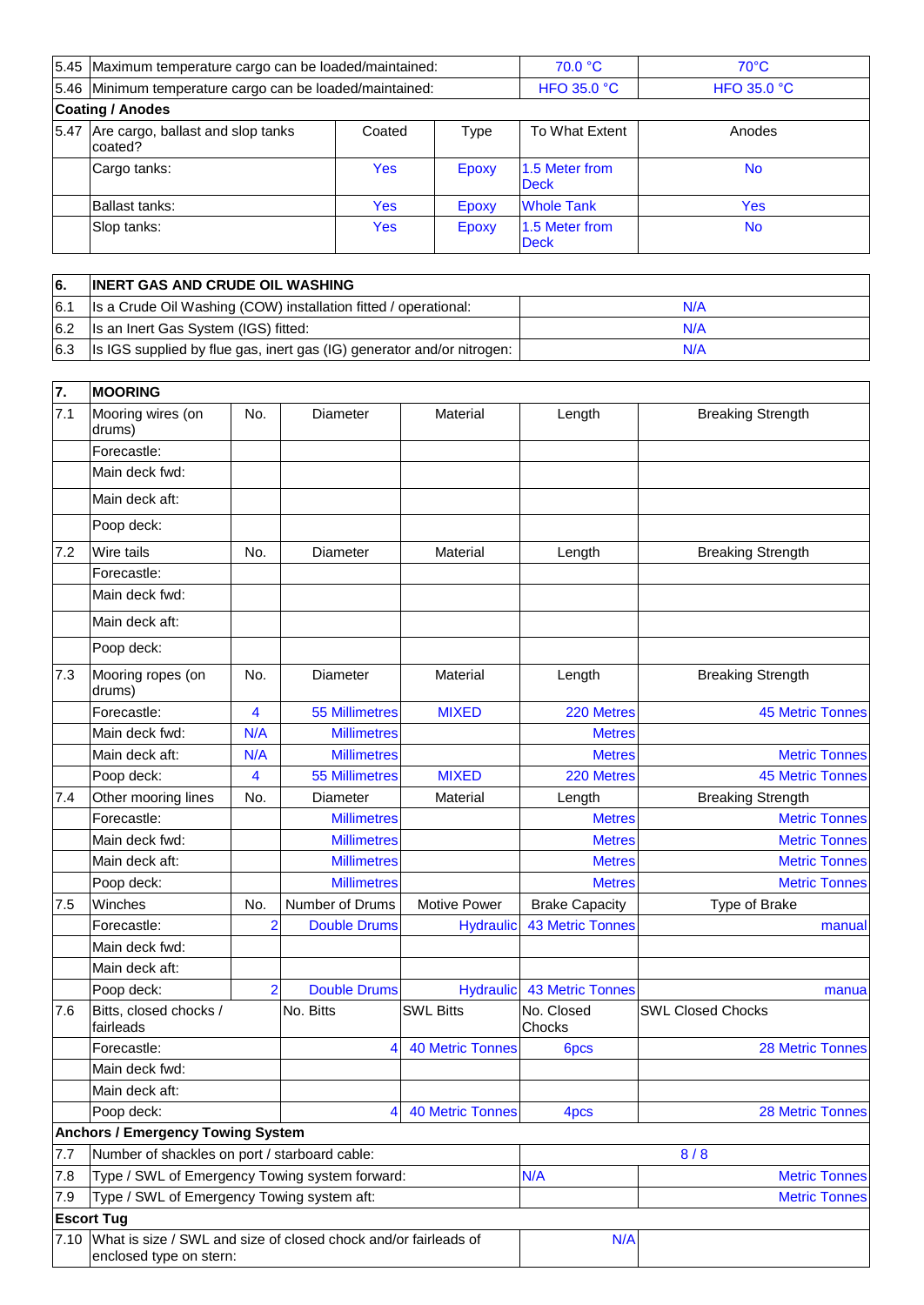|                  | 7.11 What is SWL of bollard on poopdeck suitable for escort tug:                                                                                                                                       |    |                                                                    | <b>Metric Tonnes</b>                                |  |  |  |
|------------------|--------------------------------------------------------------------------------------------------------------------------------------------------------------------------------------------------------|----|--------------------------------------------------------------------|-----------------------------------------------------|--|--|--|
|                  | <b>Bow/Stern Thruster</b>                                                                                                                                                                              |    |                                                                    |                                                     |  |  |  |
|                  | 7.12 What is brake horse power of bow thruster (if fitted):                                                                                                                                            |    | <b>355BHP</b>                                                      |                                                     |  |  |  |
|                  | 7.13 What is brake horse power of stern thruster (if fitted):                                                                                                                                          |    | N/A                                                                | N/A                                                 |  |  |  |
|                  | <b>Single Point Mooring (SPM) Equipment</b>                                                                                                                                                            |    |                                                                    |                                                     |  |  |  |
|                  | 7.14 Does the vessel meet the recommendations in the latest edition of<br>OCIMF 'Recommendations for Equipment Employed in the Bow<br>Mooring of Conventional Tankers at Single Point Moorings (SPM)'? |    |                                                                    | <b>NA</b>                                           |  |  |  |
|                  | 7.15 If fitted, how many chain stopper(s):                                                                                                                                                             |    |                                                                    |                                                     |  |  |  |
|                  | 7.16 State type / SWL of chain stopper(s):                                                                                                                                                             |    |                                                                    |                                                     |  |  |  |
| 7.17             | What is the maximum size chain diameter the bow stopper(s) can<br>handle:                                                                                                                              |    |                                                                    |                                                     |  |  |  |
|                  | 7.18 Distance between the bow fairlead and chain stopper/bracket:                                                                                                                                      |    |                                                                    |                                                     |  |  |  |
| 7.19             | Is bow chock and/or fairlead of enclosed type of OCIMF<br>recommended size (600mm x 450mm)? If not, give details of size:                                                                              |    |                                                                    |                                                     |  |  |  |
|                  | <b>Lifting Equipment</b>                                                                                                                                                                               |    |                                                                    |                                                     |  |  |  |
|                  | 8.24 Derrick / Crane description (Number, SWL and location):                                                                                                                                           |    |                                                                    | Crane 1 x 5 Tonnes /13 M<br>(Main deck middle area) |  |  |  |
| 8.25             | What is maximum outreach of cranes / derricks outboard of the<br>ship's side:                                                                                                                          |    |                                                                    | 5M                                                  |  |  |  |
|                  | <b>Ship To Ship Transfer (STS)</b>                                                                                                                                                                     |    |                                                                    |                                                     |  |  |  |
|                  | 8.26 Does vessel comply with recommendations contained in OCIMF/ICS<br>Ship To Ship Transfer Guide (Petroleum or Liquified Gas, as<br>applicable):                                                     |    |                                                                    | <b>Yes</b>                                          |  |  |  |
|                  |                                                                                                                                                                                                        |    |                                                                    |                                                     |  |  |  |
| 8.               | <b>MISCELLANEOUS</b>                                                                                                                                                                                   |    |                                                                    |                                                     |  |  |  |
| Engine           |                                                                                                                                                                                                        |    |                                                                    |                                                     |  |  |  |
| 8.1              | Speed                                                                                                                                                                                                  |    | Maximum                                                            | Economic                                            |  |  |  |
|                  | Ballast speed:                                                                                                                                                                                         |    | <b>11 KNOTS</b>                                                    | 9 KNOTS                                             |  |  |  |
|                  | Laden speed:                                                                                                                                                                                           |    | <b>10 KNOTS</b><br><b>8 KNOTS</b>                                  |                                                     |  |  |  |
| 8.2              | What type of fuel is used for main propulsion / generating plant?                                                                                                                                      |    | MGO (IFO 180&HFO380) / MGO                                         |                                                     |  |  |  |
| 8.3              | Type / Capacity of bunker tanks:                                                                                                                                                                       |    | Fuel oil: $165.38 \text{ m}^3$<br>Diesel oil: 57.56 m <sup>3</sup> |                                                     |  |  |  |
| 8.4              | Is vessel fitted with fixed or controllable pitch propeller(s)?                                                                                                                                        |    | <b>Fixed Pitch propeller</b>                                       |                                                     |  |  |  |
| 8.5              | Engines                                                                                                                                                                                                | No | Capacity                                                           | Make/Type                                           |  |  |  |
|                  | Main engine:                                                                                                                                                                                           | 1  | 2.942kw                                                            | Hanshin / 6EL44                                     |  |  |  |
|                  | Aux engine:                                                                                                                                                                                            | 2  | <b>250kw</b>                                                       | Yanmar / S165L                                      |  |  |  |
|                  | Power packs:                                                                                                                                                                                           |    | N/A                                                                |                                                     |  |  |  |
|                  | Boilers:                                                                                                                                                                                               | 1  | 5KG cm2                                                            | Miura / HTB-300                                     |  |  |  |
|                  | <b>Emissions</b>                                                                                                                                                                                       |    |                                                                    |                                                     |  |  |  |
| 8.6              | Main engine IMO NOx emission standard:                                                                                                                                                                 |    | N/A                                                                |                                                     |  |  |  |
| 8.7              | Energy Efficiency Design Index (EEDI) rating number:                                                                                                                                                   |    | N/A                                                                |                                                     |  |  |  |
| <b>Insurance</b> |                                                                                                                                                                                                        |    |                                                                    |                                                     |  |  |  |
| 8.8              | P & I Club - Full Style:<br><b>GARD P&amp;I (BERMUDA) Ltd</b><br>Kittelsbuktveien 31, NO-4836 Arendal, Norway<br>Tel: +47 37 01 9100<br>Fax: +47 37 02 4810<br>Web: www.gard.no                        |    |                                                                    |                                                     |  |  |  |
| 8.9              | P & I Club pollution liability coverage / expiration date:                                                                                                                                             |    | \$1 BILLION / 20.02.2018                                           |                                                     |  |  |  |
| 8.10             | Hull & Machinery insured by - Full Style:                                                                                                                                                              |    | <b>GARD AS</b>                                                     |                                                     |  |  |  |
| 8.11             | Hull & Machinery insured value / expiration date:                                                                                                                                                      |    | \$3 MILLION / 22.10.2018                                           |                                                     |  |  |  |
|                  | <b>Recent Operational History</b>                                                                                                                                                                      |    |                                                                    |                                                     |  |  |  |
| 8.12             | Date and place of last Port State Control inspection:                                                                                                                                                  |    |                                                                    | 22.09.2016, Fujairah                                |  |  |  |
|                  | 8.13 Any outstanding deficiencies as reported by any Port State Control:                                                                                                                               |    |                                                                    | N/A                                                 |  |  |  |
| 8.14             | Has vessel been involved in a pollution, grounding, serious casualty or collision incident<br>during the past 12 months? If yes, full description:                                                     |    | <b>NO</b>                                                          |                                                     |  |  |  |
|                  | 8.15 Last three cargoes / charterers / voyages (Last / $2^{nd}$ Last / $3^{rd}$ Last):                                                                                                                 |    |                                                                    | <b>LAST 3 CARGOES</b><br>ALL FUEL OIL/OMTI/FUJAIRAH |  |  |  |
|                  | 8.16   Date / Place of last STS operation:                                                                                                                                                             |    |                                                                    | 21.01.2018 / Fujairah, UAE                          |  |  |  |
| Vetting          |                                                                                                                                                                                                        |    |                                                                    |                                                     |  |  |  |